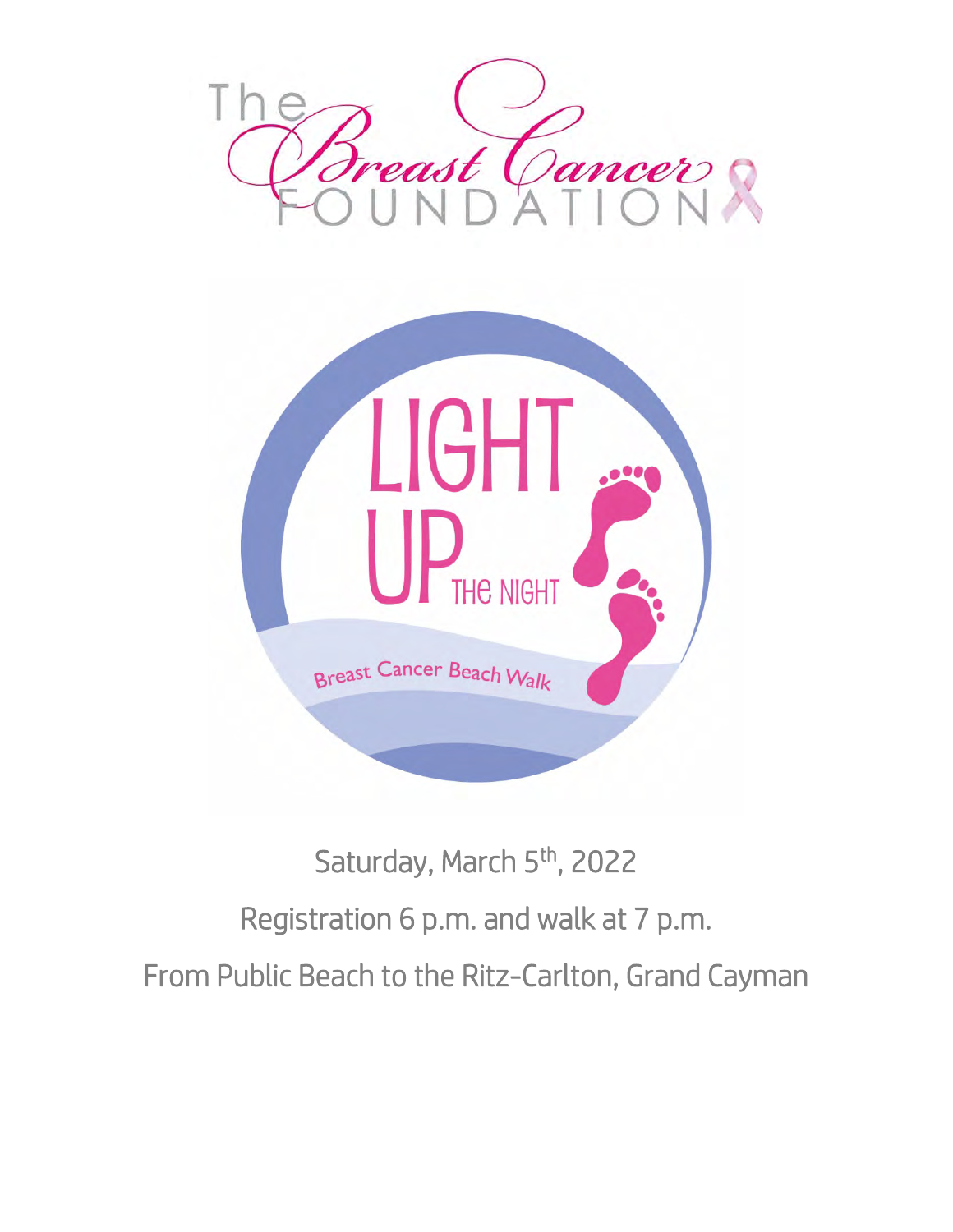## **SPONSORSHIP PACKAGE 2022**

### **About the Foundation**

The Breast Cancer Foundation was established in September 2009 by Directors Kim Lund, James Bovell, and John Broadbent.

The Foundation is a charitable organization registered with the Cayman Islands Government and was created to provide financial support to local Breast Cancer patients and to increase awareness of breast cancer. [www.breastcancerfoundation.ky](http://www.breastcancerfoundation.ky/) 

In recent years the Foundation has added its flagship Wellness Program as a core service, the Wellness Program. With around 300 persons registered with the program, and that figure rising each week, it is a vital and busy program.

This year it will be the 12<sup>th</sup> Annual Light up the Night Beach Walk. The walk had traditionally been from Royal Palms to the Ritz-Carlton and back, until this past year when the start had to be relocated to Public Beach due to erosion on Seven Mile Beach. This proved to be a very popular location and the walk will continue on this basis for 2022. We will walk from Public Beach to the Ritz-Carlton where everyone can grab a water and a cookie then turn around and walk back.

It is vital that everyone learns the importance of early detection and have access to information and treatment of breast cancer. Our local survivors are proof that we can overcome the battle with Breast Cancer, through the support of the Breast Cancer Foundation, and we can make a difference by giving the gift of hope, support, health, and life ... *one survivor at a time.* 

The funds raised by the Foundation are utilized in these ways:

- Financial assistance along with travel & accommodation for surgeries/treatments overseas for Breast Cancer patients, mammogram, and ultrasound vouchers free to those who need them, providing prosthetics, special bras, essential post-surgery pressure bras, wigs and lymphatic sleeves. Supplying vital medical equipment and training to enhance treatments given to breast cancer patients at hospitals here in Cayman.
- Running our year-round Awareness Program, taking our knowledge to companies, organizations, communities, schools, colleges etc., to spread the word about signs and symptoms of breast cancer, early detection is the key to survival.
- Running our WELLNESS PROGRAM providing a monthly support group, yoga, exercise, dietary advice & assistance, massage, counseling, acupuncture, lymphatic treatment, medications and running the cold capping service enabling patients undergoing chemotherapy to keep their hair and much more.

#### **The Breast Cancer Foundation aims for a healthier Cayman…**

- Where mammograms are available to anyone in need.
- Where the cost of breast cancer treatment does not put the patient's livelihood in jeopardy!
- Where everyone has an equal opportunity to prevent and treat breast cancer!

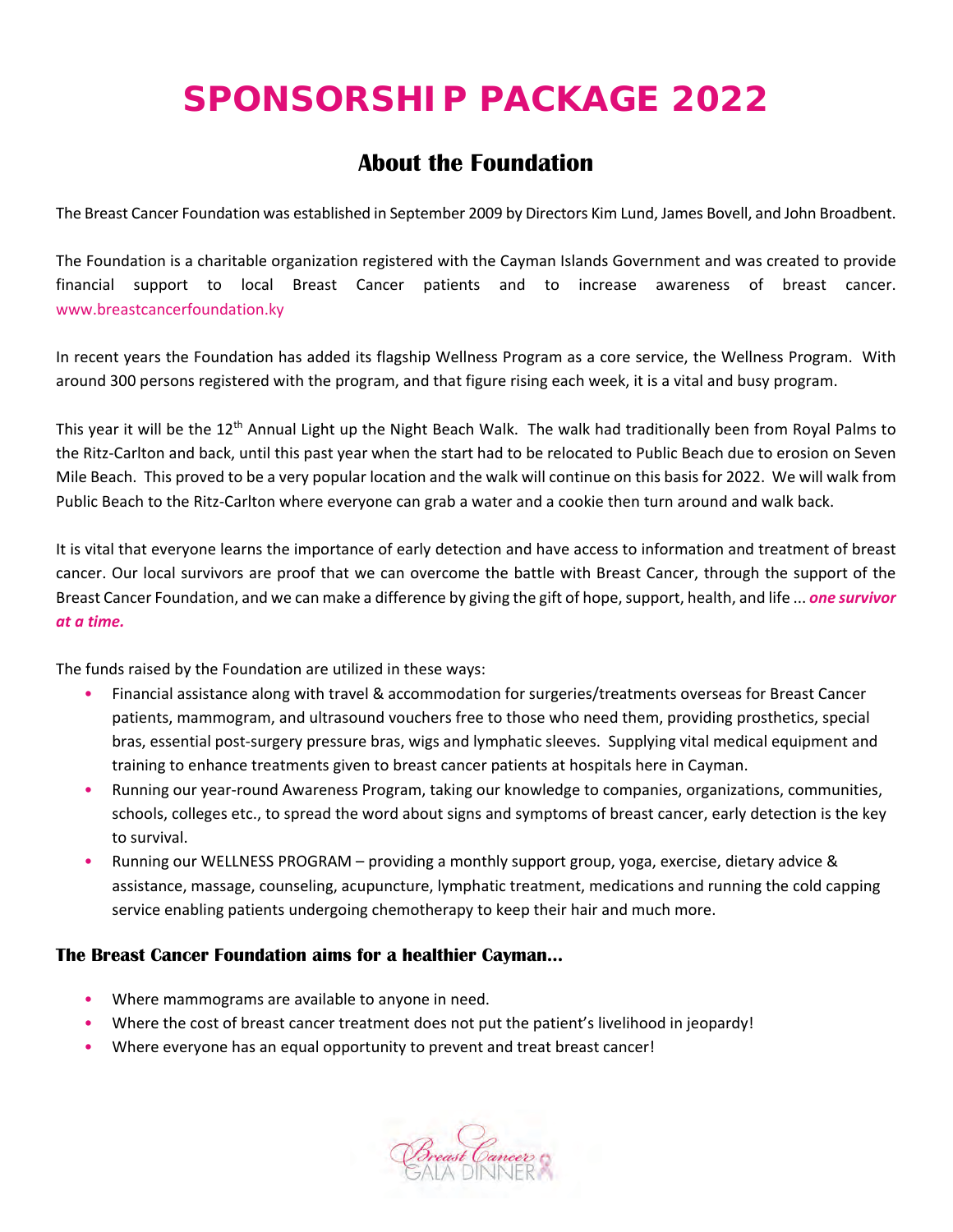#### **Our Patrons**



#### **Hoda Kotb**

Ms. Kotb is a four-time Emmy nominee who began her journalism career in 1986. For the past ten years she has been with NBC in correspondent roles for Dateline, Your Total Health and currently is the Anchor of the "Today" Program. She has covered a wide variety of international stories including the one-year anniversary of hurricane Katrina, the war in Iraq, the War on Terror in Afghanistan, and the Southeast Asia Tsunami of 2004. Hoda was diagnosed with breast cancer in 2007. Her brave battle and journey to recovery were recorded by the Today Show cameras and shared with the world after announcing she was cancer-free. Now an advocate for breast cancer awareness, she hopes to provide inspiration through her positive story. In 2009 and 2012 Hoda was the keynote speaker for the Breast Cancer Gala Dinner. She became a patron for the Breast Cancer Foundation in 2010. Now the mother of two young children she is living proof, if proof were needed that there is life after breast cancer.



#### **Victoria Wheaton**

Miss Wheaton was born in the UK and raised in the Cayman Islands, Vicki Wheaton has become known for her presence on stage, both as an entertainer and emcee for high-profile events. Over the years, she has sung with bands, performed stand-up comedy, and acted in local productions. Wheaton has garnered over \$1 million for charities, thanks to her skills as an auctioneer, hosting galas with such notable famous names as Hoda Kotb; Sir Richard Branson; Sarah, Duchess of York; and Bill and Giuliana Rancic. She hosted the BCF Gala dinner in 2012 the first time, she has interviewed countless celebrities, including Al Pacino, Anthony Bourdain, Kelsey Grammar, Jamie Lee Curtis and Iggy Pop. Her humorous 'Wheaton's Way' column is a weekly fixture in the Cayman Compass and she is the host of 'Wheaton Connection', a video interview programme that just completed its first season online. Vicki's passion and dedication to the Foundation over the last 10 years has been tremendous.



#### **Kim Lund**

#### **Our Board of Directors**

Kim Lund has served as a director on various Boards ranging from mutual funds to private equity and real estate investments. Kim is active in many local charities and fundraisers. His late wife, Brenda Tibbetts Lund, died of breast cancer in 1998. Since then, Kim has actively supported fundraising efforts for breast cancer and became a founding member of the Breast Cancer Foundation.



#### **James Bovell**

James Bovell is deeply committed and optimistic that a cure for Cancer will be found and is proud to support and contribute to the Breast Cancer Foundation in any way possible. Like so many, James has lost family and friends to this terrible disease and until we find the ultimate cure for cancer, he will do his utmost to aid those afflicted.



#### **John Broadbent**

John Broadbent is a retired attorney and founding member of the Breast Cancer Foundation. He was admitted as a Solicitor in England in 1981 and as an Attorney-at-Law in the Cayman Islands in 1982 when he joined Campbells.